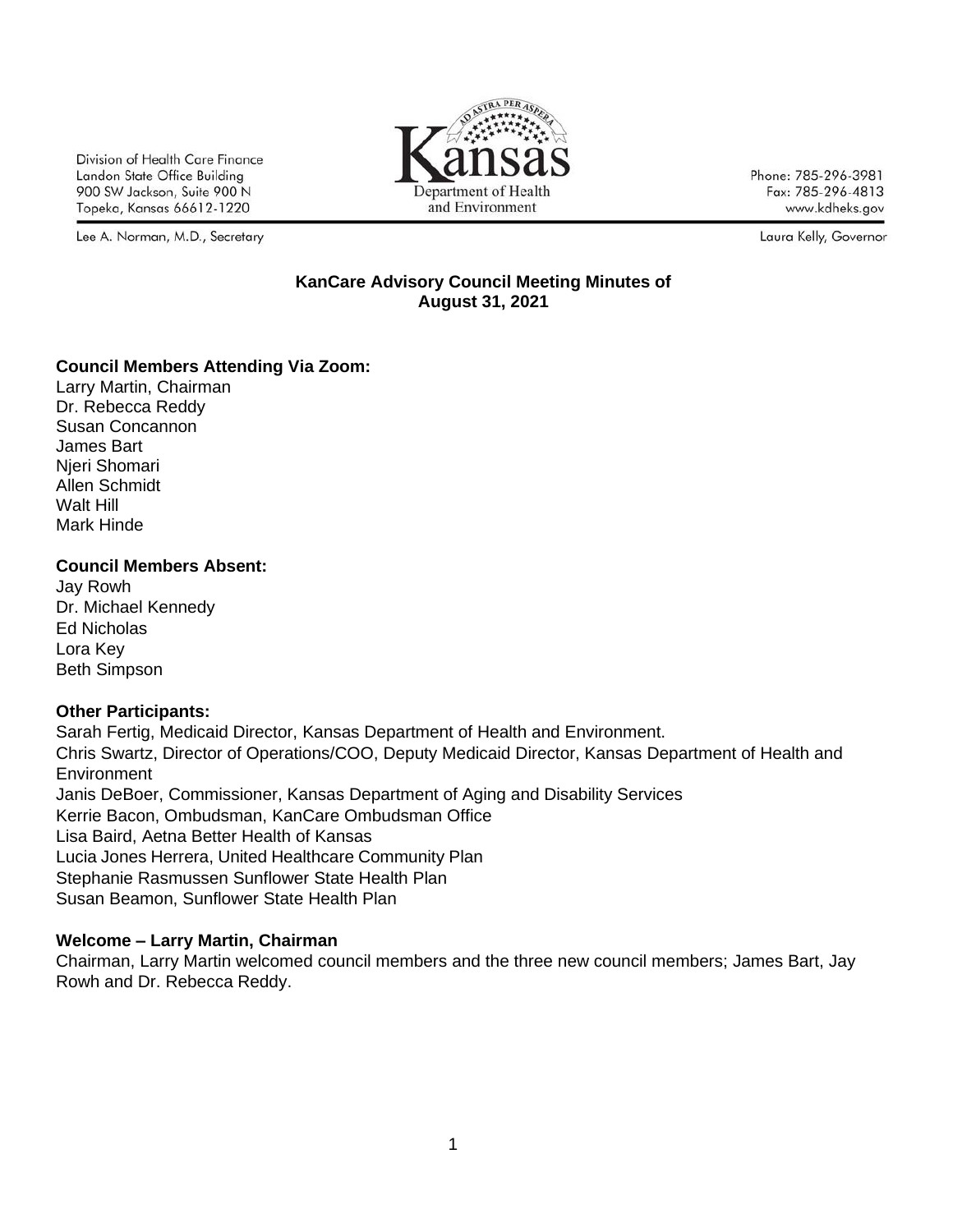## **Review and Approval of Minutes from Council meeting December 8, 2020, March 11, 2021 and June 24, 2021**

Larry Martin asked if the Advisory Council had any changes to the proposed agenda and there were none. Dr. Rebecca Reddy moved the December 8, 2020, March 11, 2021, and June 24, 2021 meeting minutes to be approved as written. Allen Schmidt seconded the motion and the meeting minutes were approved by the Council.

## **Old Business – KanCare Advisory Council**

## **Define the capable person policy in regard to the care of our disabled kids and adults in need of care per their personal care plans – Ed Nicholas**

This business item has been tabled for KDADS to address at the next KanCare Advisory Council meeting. Topic will remain on old business.

### **New Business – KanCare Advisory Council**

### **What are the average nursing hours that our consumers are receiving compared to the hours that they are given according to their basis score – Ed Nicholas**

This business item has been tabled for KDADS to address at the next KanCare Advisory Council meeting. Topic will remain on old business.

#### **Process of MCO contract renewals/new bids; particularly how MCOs are involved around input on the design, expected outcomes, performance measures, models of care and reimbursement to providers of any renewals/bids – Walt Hill**

Sarah Fertig stated managed care contracts expire at the end of calendar year 2023 and the new contracts will take effect January 1, 2024. The state will retain the services of a consultant to help draft the RFP and also run the stakeholder engagement process. KDHE is in the final stages of contracting the state procurement process.

### **Discussion for COVID-19 vaccinations for foster parents and foster children over 12 years of age? Are there policies in place and are there gaps we should be aware of? – Njeri Shomari**

Sarah Fertig stated there is not a state requirement for foster parents to be vaccinated for COVID-19. Medicaid will pay for COVID-19 vaccinations for all eligible groups, including foster children 12 years of age and older.

#### **Concerns in the Lawrence community regarding Heartland Health Center, the only FQHC in Douglas County and the only place that provided adult dental. Can you give some feedback or input on that? – Njeri Shomari**

Sarah Fertig stated each of the three MCOs are required to keep a roster of providers in each of the localities. Sunflower State Health Plan, United Healthcare and Aetna Better Health provided links for the directory information.

<https://findaprovider.sunflowerhealthplan.com/location> <https://aetnaksmwp.sciondental.com/MWP/Landing> <https://www.uhccommunityplan.com/ks/medicaid/community-plan/lookup-tools>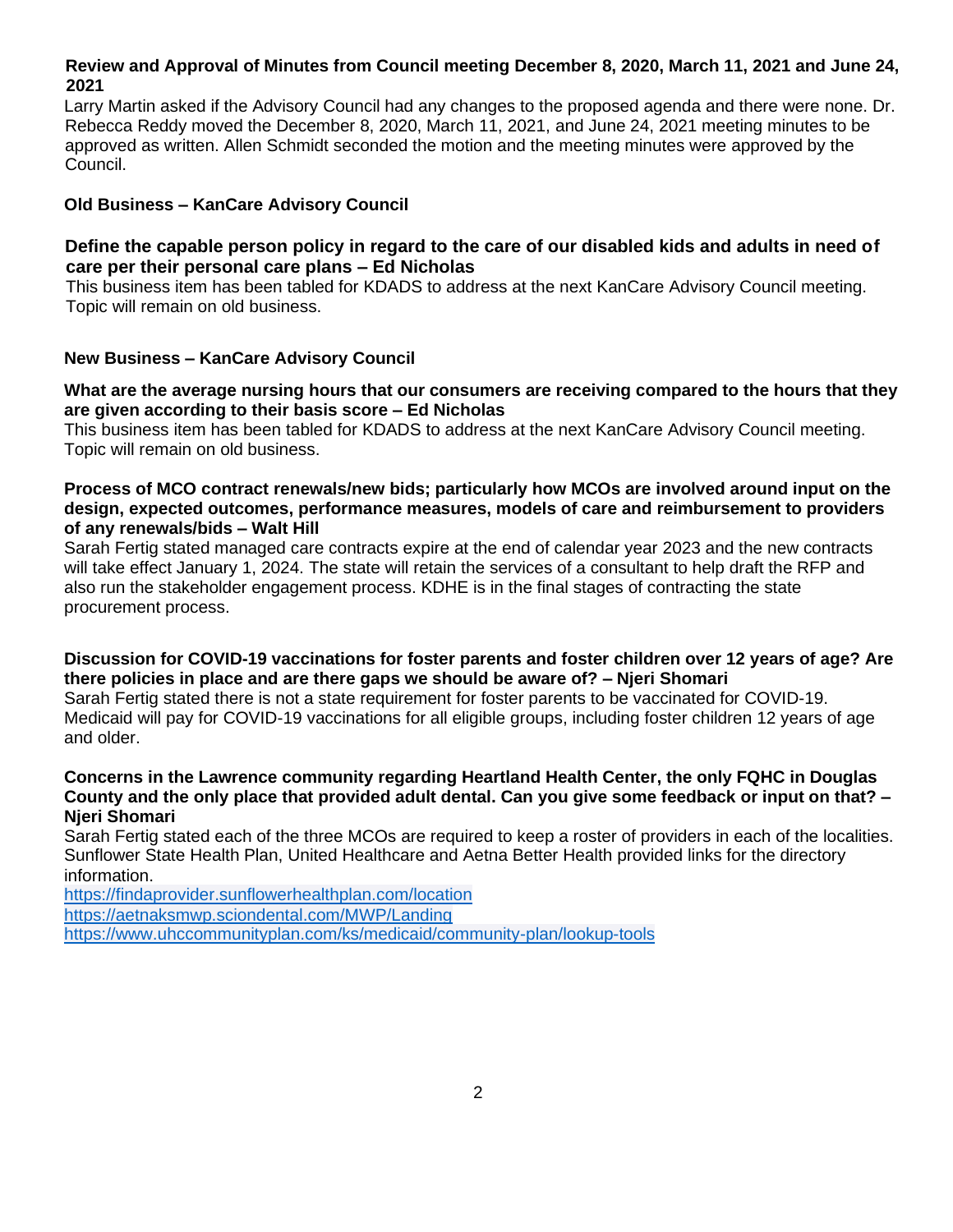## **KDHE Update - Sarah Fertig, Medicaid Director, Kansas Department of Health and Environment and Chris Swartz, Director of Operations/COO, Deputy Medicaid Director, Kansas Department of Health and Environment**

Sarah Fertig reviewed the KanCare Advisory Council appointment process. The Governor appointed council members previously and moving forward the KDHE Secretary will appoint the members. The current council membership is 13 members with all positions currently filled.

Sarah provided a federal update on the America Rescue Plan Act of 2021 (ARPA). COVID-19 vaccines for Medicaid beneficiaries will be paid with 100% federal funding effective April 1, 2021. KDHE increased reimbursement rates for COVID-19 vaccine administration to match Medicare. There is a new option for states to extend coverage for pregnant women through 12 months postpartum through a State Plan Amendment. The ARPA also provides for a 10% increase in FMAP funding to supplement existing spending on HCBS/PACE/ home health. KDHE and KDADS submitted a joint initial spending plan to CMS on July 9; awaiting CMS review and approval. The Public Health Emergency (PHE) declaration expires October 18, 2021; may be extended by HHS Secretary for additional 90-day periods.

The STEPS employment support pilot launched July 1, 2021.The target eligibility groups are: KanCare members aged 16-65 who receive SSI or SSDI and have certain behavioral health primary diagnoses; SSI members enrolled in Medicaid and waitlisted for the I/DD or PD waivers and; KanCare members who are on the I/DD, PD, or BI waiver who are willing to leave their HCBS waiver. The STEPS participants who are on an HCBS waiver or waiver waitlist will be able to return to the waiver/waitlist if they decide to quit the STEPS program.

The protected income level increase to 300% of SSI became effective July 1, 2021.

The next KanCare Oversight Committee meeting will be held September 22-23, 2021.

Sarah review reviewed the KanCare Executive Summary April 22, 2021 document. Dr. Reddy inquired how this data is obtained. Sarah will speak with the Team and contact Dr. Reddy with this information.

# **KDADS Update – Janis DeBoer, Deputy Secretary, Kansas Department for Aging and Disability Services**

Kansas Health Institute (KHI) is assisting KDADS to pull together an Autism Task Team with the focus on how to improve autism services for the State of Kansas. Preparing for the upcoming Kansas Senior Care Task Force Meeting.

A 10% FMAP bump will yield \$80 million. KDADS has worked with some consultants from the Governor's Office to prepare a narrative and spending plan that was submitted to CMS. The list of projects includes workforce, supportive employment and access to care.

KDADS is also working on several federal block grants for the behavioral health side.

KDADS is in the process of reorganizing to bring in additional support for the Long Term Services and Supports (LTSS) team and Behavioral Supports team. A bump will occur with the Senior Care Act Program as the legislature supported a \$3 mil increase. This will help provide case management services for those who live alone and need assistance to continue living in their home.

KDADS will begin working with an interim committee on the I/DD waitlist to take a deep dive and see what services are needed.